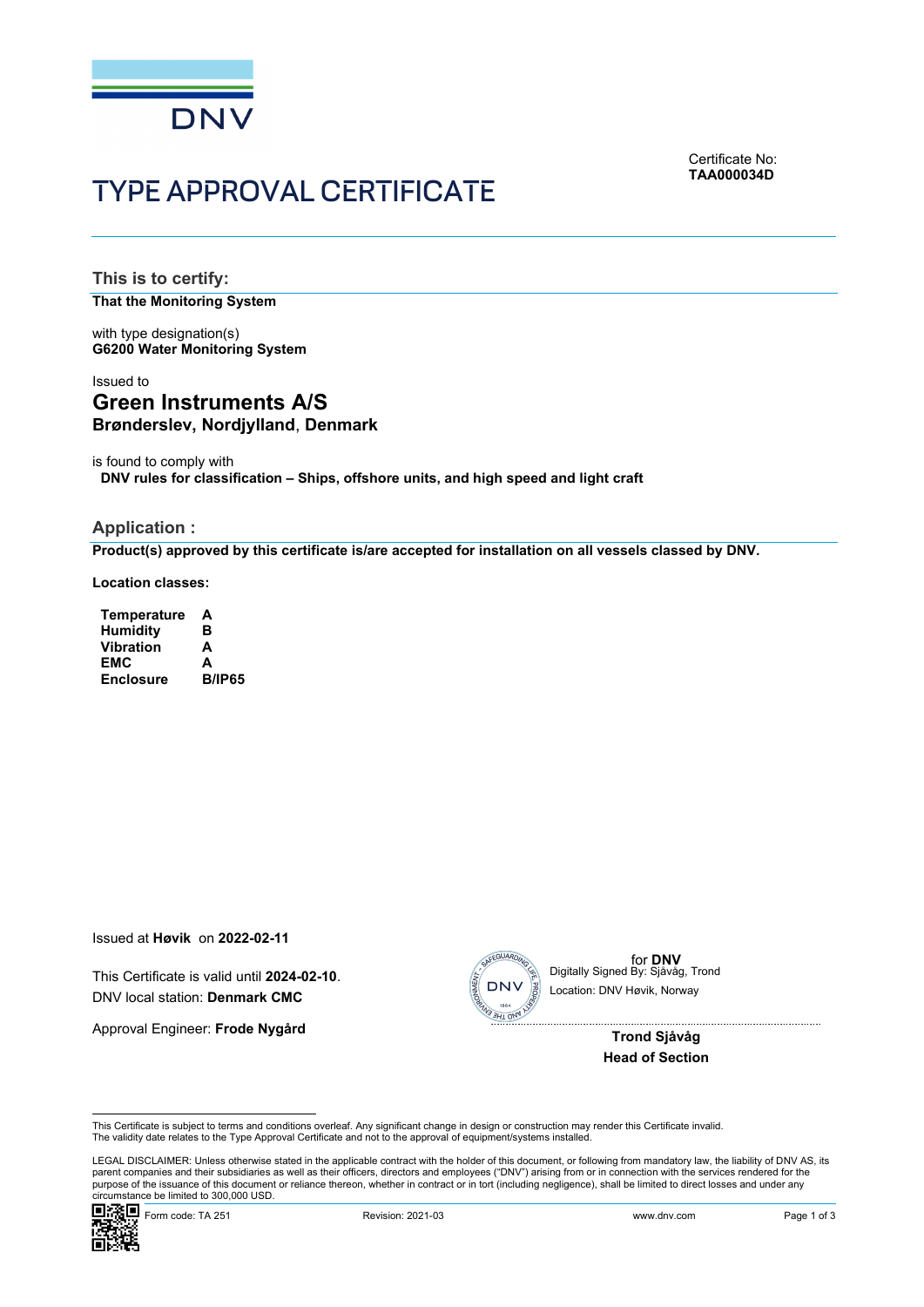

#### **Product description**

The G6200 Water Monitoring System is a continuous in situ water monitoring system in accordance with IMO MEPC.259(68) and MEPC.340(77).

As a standard configuration the system monitors PAH, turbidity, pH and temperature.

A system can consist of or be configured with extra measuring modules for G6111 PAH, G6120/G6121 Turbidity and G6130 pH/Temperature.

The G6200 Water Monitoring System communicates typically with an Exhaust Gas Cleaning System (not covered by this Type Approval Certificate) on a fixed communication protocol (ref. document "Main Cabinet, Installation manual").

| <b>Water Monitoring System - G6200</b> |                                                  |                          |                    |                   |  |  |  |  |
|----------------------------------------|--------------------------------------------------|--------------------------|--------------------|-------------------|--|--|--|--|
| <b>Display</b>                         | 7" TFT LCD color display                         |                          |                    |                   |  |  |  |  |
| <b>Main Supply</b>                     | 400 - 440VAC 3 Phases 50-60Hz                    |                          |                    |                   |  |  |  |  |
| <b>Communication</b>                   | Modbus TCP/IP, Modbus TCP/RTU converter (RS-485) |                          |                    |                   |  |  |  |  |
| <b>Firmware</b>                        | >0.0.25                                          |                          |                    |                   |  |  |  |  |
| version                                |                                                  |                          |                    |                   |  |  |  |  |
| <b>Sensor module</b>                   | G6111 PAH*                                       | G6120 Turbidity<br>G6121 |                    | G6130 pH and      |  |  |  |  |
|                                        |                                                  |                          | <b>Turbidity</b>   | temperature       |  |  |  |  |
| <b>Manufacturer</b>                    | Green                                            | <b>ABB</b>               | <b>ABB</b>         | <b>MJK</b>        |  |  |  |  |
|                                        | Instruments                                      |                          |                    |                   |  |  |  |  |
| <b>Brand/Type</b>                      | GI/                                              | ABB/4690 series;         | ABB/ATS430 series; | MJK/              |  |  |  |  |
|                                        | G6111 PAH                                        | AWT420 transmitter       | AWT420 transmitter | pHix Compact      |  |  |  |  |
| <b>Measuring</b>                       | UV Fluorescence                                  | Nephelometry             |                    | Glass electrode   |  |  |  |  |
| technique                              |                                                  |                          |                    |                   |  |  |  |  |
| Range                                  | 0-800 µg/l PAHphe                                | 0-400 NTU/FNU            |                    | $0 - 14$ pH units |  |  |  |  |
|                                        | Configurable                                     | Configurable             |                    | $0 - 50 °C$       |  |  |  |  |
| <b>Accuracy</b>                        | Max ±5% of sensor range                          | $±2$ NTU                 |                    | $±0.2$ pH unit    |  |  |  |  |
|                                        | or                                               |                          |                    | Fully temperature |  |  |  |  |
|                                        | Max +5% of the nominal                           |                          |                    | compensated       |  |  |  |  |
|                                        | standard test                                    |                          |                    |                   |  |  |  |  |
|                                        | concentration, which                             |                          |                    |                   |  |  |  |  |
|                                        | value is not less than                           |                          |                    |                   |  |  |  |  |
|                                        | 80% of the sensor range.                         |                          |                    |                   |  |  |  |  |

\* The sensor G6111 PAH is type approved as a separate product (DNV certificate no. TAA00002U4)

## **Place of manufacture**

Green Instruments A/S Erhvervsparken 29 9700 Brønderslev Denmark

## **Application/Limitation**

The Type Approval covers all hardware listed under Product description.

The G6200 Water Monitoring System is generally in compliance with the requirements of Resolution MEPC.259(68) - 2015 Guidelines for exhaust gas cleaning adopted on 15. May 2015, Chapter 10 "Washwater". The G6200 Water Moitoring System meets the following requirements:

| - Principle of detection for PAHpheeg. | (MEPC.259(68), 10.1.3.3) |
|----------------------------------------|--------------------------|
| - Turbidity influences on PAHpheeg.    | (MEPC.259(68), 10.2.3)   |
| - Principle of detection for pH        | (MEPC.259(68), 10.2.2)   |
| - Resolution for pH                    | (MEPC.259(68), 10.2.2)   |
| - Temperature compensation for pH      | (MEPC.259(68), 10.2.2)   |
| - Principle of detection for Turbidity | (MEPC.259(68), 10.2.5)   |
|                                        |                          |

The G6200 Water Monitoring System is also in compliance with the requirements of Resolution MEPC.340(77) - 2021 Guidelines for exhaust gas cleaning adopted on 26. November 2021, Chapter 10 "Discharge Water". The G6200 Water Monitoring System meets the following requirements:<br>- Definition of Phenanthrene equivalent (MEPC.340(77), 2.3 Table 3)

- Principle of detection for PAHpheeq.

- Definition of Phenanthrene equivalent (MEPC.340(77), 2.3 Table 3)<br>- Principle of detection for PAHpheeq. (MEPC.340(77), 10.1.3.3)